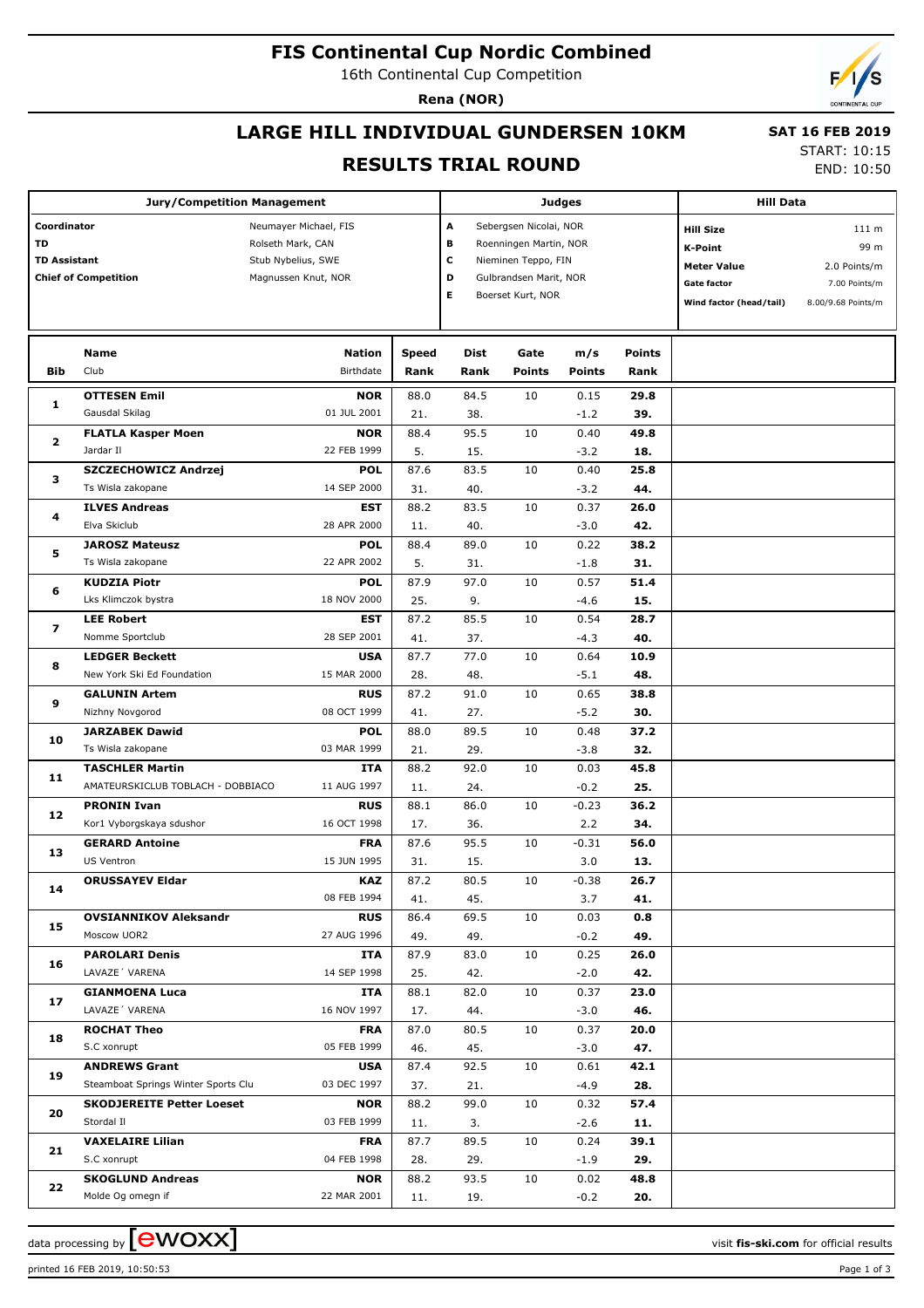## **FIS Continental Cup Nordic Combined**

16th Continental Cup Competition

**Rena (NOR)**

## **LARGE HILL INDIVIDUAL GUNDERSEN 10KM**

#### **RESULTS TRIAL ROUND**

 **SAT 16 FEB 2019** START: 10:15

END: 10:50

|            | Name                               | Nation                    | <b>Speed</b> | Dist        | Gate          | m/s            | <b>Points</b> |  |
|------------|------------------------------------|---------------------------|--------------|-------------|---------------|----------------|---------------|--|
| <b>Bib</b> | Club                               | Birthdate                 | Rank         | Rank        | <b>Points</b> | <b>Points</b>  | Rank          |  |
|            |                                    |                           |              |             | 10            |                |               |  |
| 23         | <b>WELDE Jonas</b><br>Sc Sohland   | <b>GER</b><br>12 MAR 1998 | 88.1<br>17.  | 91.5<br>26. |               | 0.07<br>$-0.6$ | 44.4<br>27.   |  |
|            | <b>PFORDTE Maximilian</b>          | <b>GER</b>                | 88.5         | 92.0        | 10            | $-0.08$        | 46.8          |  |
| 24         | WSV Gruena.                        | 25 JUN 1998               | 4.           | 24.         |               | 0.8            | 23.           |  |
|            | <b>DAGN Florian</b>                | <b>AUT</b>                | 88.0         | 92.5        | 10            | $-0.03$        | 47.3          |  |
| 25         | Kitzbueheler Ski Club - KSC        | 10 DEC 1999               | 21.          | 21.         |               | 0.3            | 22.           |  |
|            | <b>MAIERHOFER Manuel</b>           | ITA                       | 88.6         | 84.5        | 10            | 0.09           | 30.3          |  |
| 26         | <b>GS FIAMMEGIALLE</b>             | 17 DEC 1992               | 2.           | 38.         |               | $-0.7$         | 38.           |  |
|            | <b>RETTENEGGER Stefan</b>          | <b>AUT</b>                | 87.5         | 83.0        | 10            | 0.51           | 23.9          |  |
| 27         | SK Saalfelden                      | 03 FEB 2002               | 34.          | 42.         |               | $-4.1$         | 45.           |  |
|            | <b>VALLET Edgar</b>                | <b>FRA</b>                | 87.2         | 89.0        | 10            | 0.82           | 33.4          |  |
| 28         | <b>CSR Pontarlier</b>              | 26 JUN 2000               | 41.          | 31.         |               | $-6.6$         | 36.           |  |
|            | <b>HUETTEL Simon</b>               | <b>GER</b>                | 88.2         | 96.5        | 10            | 0.70           | 49.4          |  |
| 29         | Wsv 1922 weissenstadt              | 04 AUG 1999               | 11.          | 11.         |               | $-5.6$         | 19.           |  |
|            | <b>JOHANSEN Truls Soenstehagen</b> | <b>NOR</b>                | 88.3         | 96.0        | 10            | 0.36           | 51.1          |  |
| 30         | Elverum Hopp                       | 26 JUN 1991               | 8.           | 13.         |               | $-2.9$         | 16.           |  |
|            | <b>RETTENEGGER Thomas</b>          | <b>AUT</b>                | 88.0         | 92.5        | 10            | 0.05           | 46.6          |  |
| 31         | TSU St. Veit im Pongau-Salzburg    | 05 FEB 2000               | 21.          | 21.         |               | $-0.4$         | 24.           |  |
|            | <b>LEHNERT Luis</b>                | <b>GER</b>                | 88.6         | 97.5        | 10            | $-0.66$        | 63.4          |  |
| 32         | Wsv Oberaudorf                     | 12 JUN 2000               | 2.           | 7.          |               | 6.4            | 7.            |  |
|            | <b>KVARSTAD Simen</b>              | <b>NOR</b>                | 88.3         | 98.0        | 10            | $-0.82$        | 65.9          |  |
| 33         | Byaasen Il                         | 23 MAR 2000               | 8.           | 6.          |               | 7.9            | 4.            |  |
|            | <b>SKOGLUND Aleksander</b>         | <b>NOR</b>                | 88.2         | 87.0        | 10            | $-1.01$        | 45.8          |  |
| 34         | Molde Og omegn if                  | 06 MAY 1999               | 11.          | 35.         |               | 9.8            | 25.           |  |
| 35         | <b>DEUSCHL Christian</b>           | <b>AUT</b>                | 88.4         | 98.5        | 10            | $-0.98$        | 68.5          |  |
|            | Nordic Team Absam-Tirol            | 20 APR 1997               | 5.           | 4.          |               | 9.5            | З.            |  |
| 36<br>37   | <b>HAHN Martin</b>                 | <b>GER</b>                | 88.3         | 93.0        | 10            | $-0.39$        | 51.8          |  |
|            | <b>VSC Klingenthal</b>             | 06 MAY 1997               | 8.           | 20.         |               | 3.8            | 14.           |  |
|            | <b>MRAZ Samuel</b>                 | <b>AUT</b>                | 88.1         | 87.5        | 10            | $-0.02$        | 37.2          |  |
|            | KSG Klagenfurt-Kaernten            | 02 JUL 1998               | 17.          | 33.         |               | 0.2            | 32.           |  |
|            | <b>ORTER Philipp</b>               | <b>AUT</b>                | 88.8         | 104.0       | 10            | 0.51           | 65.9          |  |
| 38         | SV Villach-Kaernten                | 16 FEB 1994               | 1.           | 1.          |               | $-4.1$         | 4.            |  |
|            | <b>SHUMATE Jared</b>               | <b>USA</b>                | 87.9         | 87.5        | 10            | 0.39           | 33.9          |  |
| 39         | Park City Ski and Snowboard        | 06 MAR 1999               | 25.          | 33.         |               | $-3.1$         | 35.           |  |
|            | <b>BURAAS Lars</b>                 | <b>NOR</b>                | 87.2         | 97.0        | 8             | 2.21           | 48.5          |  |
| 40         | Hurdal II                          | 17 JAN 1995               | 41.          | 9.          | 10.2          | $-17.7$        | 21.           |  |
|            | <b>TILLER Simen</b>                | <b>NOR</b>                | 87.0         | 96.5        | 8             | 1.79           | 50.9          |  |
| 41         | Moelven                            | 26 NOV 1995               | 46.          | 11.         | 10.2          | $-14.3$        | 17.           |  |
|            | <b>SKAARSET Lars Ivar</b>          | <b>NOR</b>                | 86.6         | 98.5        | 8             | 0.81           | 62.7          |  |
| 42         | Soere Aal il                       | 05 JAN 1998               | 48.          | 4.          | 10.2          | $-6.5$         | 8.            |  |
|            | <b>SCHMID Julian</b>               | <b>GER</b>                | 87.3         | 94.0        | 8             | 0.07           | 59.6          |  |
| 43         | Sc Oberstdorf                      | 01 SEP 1999               | 38.          | 17.         | 10.2          | $-0.6$         | 10.           |  |
|            | <b>WELDE David</b>                 | <b>GER</b>                | 87.7         | 94.0        | 8             | $-0.17$        | 61.8          |  |
| 44         | SC Sohland                         | 15 APR 1994               | 28.          | 17.         | 10.2          | 1.6            | 9.            |  |
|            | <b>LANGE Jakob</b>                 | <b>GER</b>                | 87.3         | 78.5        | 8             | $-0.13$        | 30.5          |  |
| 45         | WSV Kiefersfelden                  | 05 AUG 1995               | 38.          | 47.         | 10.2          | 1.3            | 37.           |  |
|            | <b>RIIBER Harald Johnas</b>        | <b>NOR</b>                | 87.6         | 97.5        | 8             | $-0.22$        | 69.3          |  |
| 46         | Heming                             | 08 APR 1995               | 31.          | 7.          | 10.2          | 2.1            | 2.            |  |
| 47         | <b>JOEBSTL Thomas</b>              | <b>AUT</b>                | 87.5         | 91.0        | 8             | $-0.30$        | 57.1          |  |
|            | SG Klagenfurt-Kaernten             | 22 SEP 1995               | 34.          | 27.         | 10.2          | 2.9            | 12.           |  |
| 48         | <b>SOETVIK Sindre Ure</b>          | <b>NOR</b>                | 87.3         | 96.0        | 8             | $-0.01$        | 64.3          |  |
|            | Il Eldar                           | 21 SEP 1992               | 38.          | 13.         | 10.2          | 0.1            | 6.            |  |

data processing by **CWOXX** and  $\overline{A}$  wisit **fis-ski.com** for official results